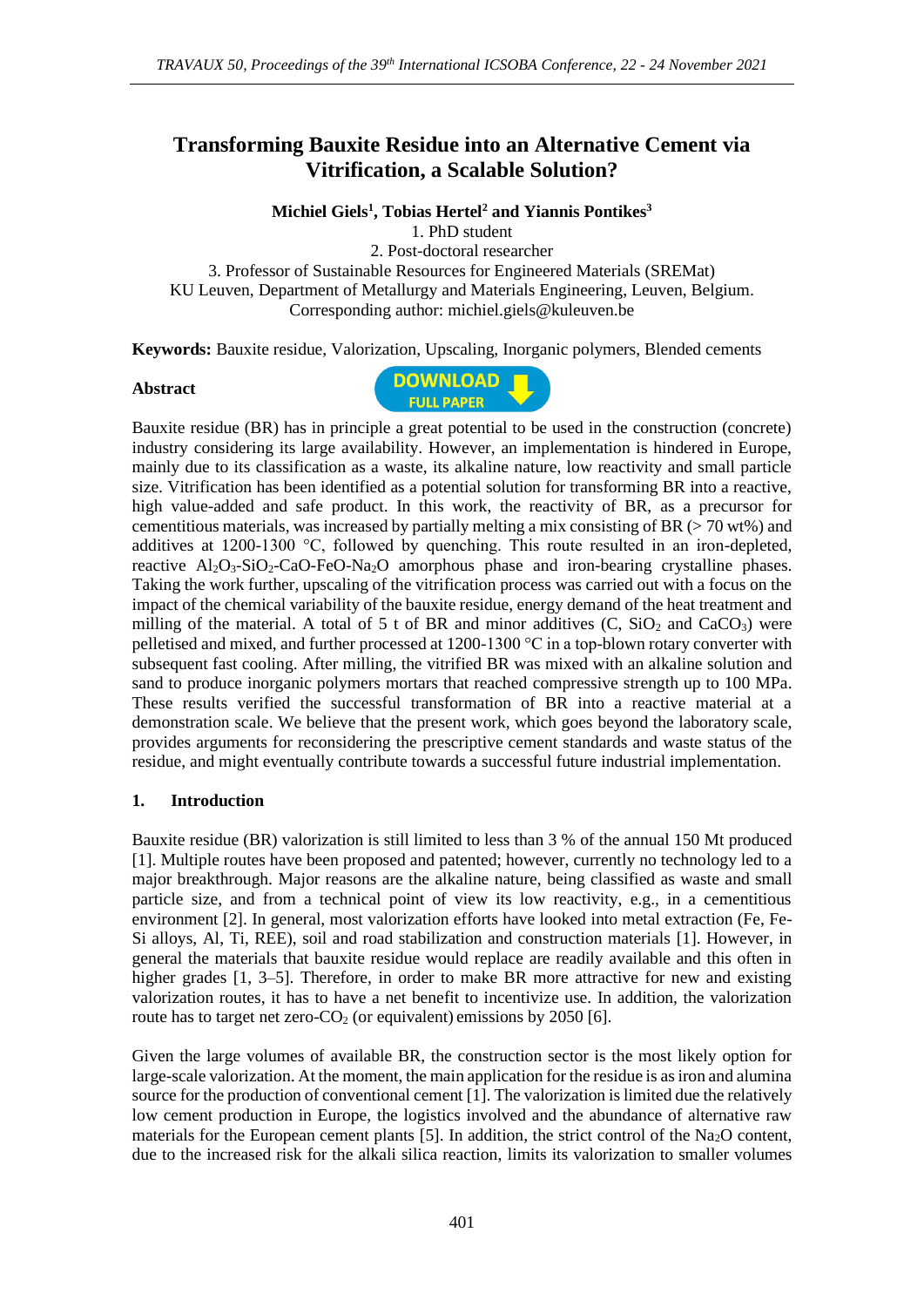[7,8]. This risk also exists if the raw BR is used in a cementitious mixture [8]. Although the use of BR is still limited, the cement industry has to move to a more sustainable future, which is only feasible if more waste resources are used, alternative binders technologies are available (including little to no cement) or carbon capture and storage becomes widely and cheaply available [9]. In this work we focus on the first two points in which BR is used to produce precursors for inorganic polymers. Compared to normal cement based binders, inorganic polymers result after mixing of a precursor and an alkali solution also in an easy to shape binder, gluing aggregates (sand and/or gravel) together.

In order to be able to produce such binder from BR, it has to be thermally- or chemically activated. Therefore, research has focused on the use of vitrification. At temperatures  $\geq 1100$  °C, the material is transformed in a partial melt, and when fast cooling is applied, the melt is preserved in an amorphous phase. Once the vitrified BR (VBR) is milled, the  $Al_2O_3-SiO_2$ -CaO-FeO-Na<sub>2</sub>O amorphous phase is easily soluble in alkaline environment, resulting in a stable binder with compressive strengths up to 130 MPa after 28 days for inorganic polymers, which is for a cement (CEM I) based mortar in the range of 50-70 MPa [10–14]. The initial investigated application was inorganic polymers, however it was shown in [13] that also its use in blended cement shows great potential. In previous works [10, 12–14], the optimal temperature and composition of the mix were investigated for different residues. With only  $SiO<sub>2</sub>$  and C addition for the reduction of Fe<sup>3+</sup> to  $Fe<sup>2+</sup>$ , compressive strengths up to 43 MPa were achieved [10]. By increasing the temperature to 1200-1300 °C and the addition of CaO (e.g., as CaCO<sub>3</sub>), compressive strength could be increased to 130 MPa with shrinkage as low as 1.5 mm/m in inorganic polymers [12]. Further work identified that Na<sub>2</sub>O is responsible for a strong decrease in the melting temperature and significantly increased reactivity and strength development [14]. The high alkalinity, opposed to conventional cement manufacturing, is actually beneficial for the vitrification process and performance of the final product. [Figure](#page-1-0) shows a simplified flowsheet of the whole process. The left part of the process has potential to be easily integrated in an alumina plant using existing infrastructure [10].

In this work, we go beyond laboratory scale and explore the potential upscaling of the vitrification process. In a first step, the BR composition is modified to reach the optimum chemistry as described in [12] by mixing BR, C, CaCO<sub>3</sub> and  $SiO<sub>2</sub>$ . The final product is characterized in terms of compressive strength. Additionally, the research required to provide this technology as a promising alternative to cement manufacturing will be discussed.



<span id="page-1-0"></span>